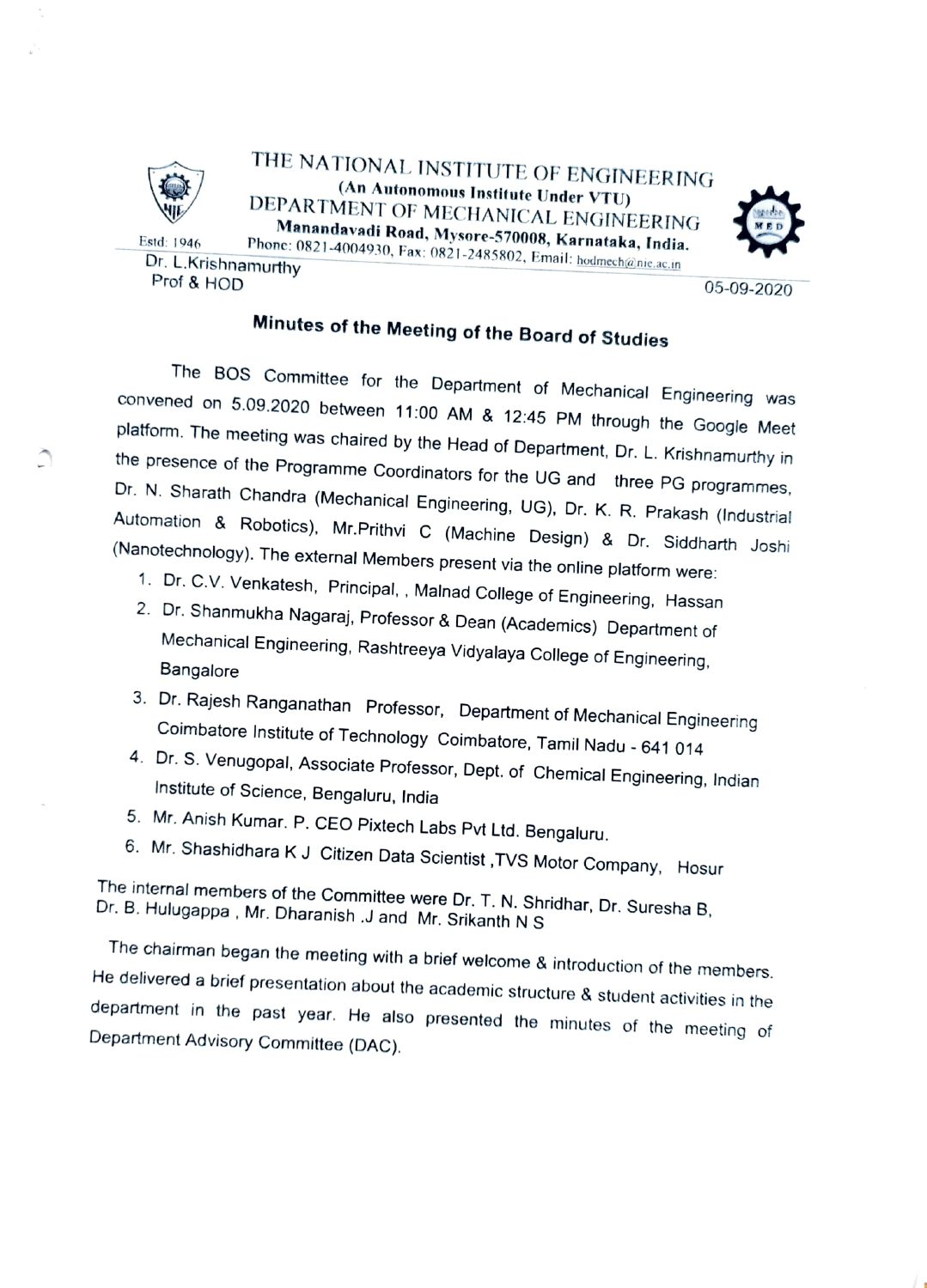The UG coordinator Dr. Sharath Chandra N continued the presentation explaining the OBE process and its relevance in framing the syllabus.

The course structure for the UG programme in Mechanical Engineering programme was presented. This comprised the curiculum for students appearing for all four years in the 2020-21 academic year.

Dr. C.V. Venkatesh and Dr. Shanmukha Nagaraj, suggested that the course on "Kannada kali" should be moved to  $3<sup>rd</sup>$  semester as it would be benefitted to Lateral entry students.

Dr. Shanmukha Nagaraj suggested that the MOOC electives offered by the department and the courses available in the NPTEL, SWAYAM or any other online platform should be similar.

Dr. C.V. Venkatesh advocated that the Department must ensure that the MOOC electives taken by the students should satisty the required number of credits and the duration of the course.

Dr. C.V. Venkatesh also suggested that the Credits for Heat transfer and Vibration should be increased from 3 to 4 and one tutorial component must be added to them. However Dr. T.N. Shridhar described the difficulties involved in converting 3 to 4 credits as it has been formulated based on the general college policy.

Dr. C.V. Venkatesh also proposed to reduce the credits from 1.5 to 1 for laboratory courses. So that the extra credits can be distributed to other required courses.

Dr. Shanmukha Nagaraj recommended to create verticals for electives list based on the stream. He also suggested that the number of electives could be reduced since the student has the choice of taking only one elective of 3 credits in the  $6<sup>th</sup>$  semester.

The next curriculum to be presented was the M. Tech Programme on Industrial Automation & Robotics for the 2020-22 batch. This was delivered by Dr. K. R. Prakash.

Dr. Shanmukha Nagaraj suggested that project phase 1 and project phase 2 should have more flexibility in evaluation process.

Mr.Prithvi C presented the curriculum for the PG Programme on Machine Design 2020-22 batch.

Dr. C.V. Venkatesh proposed to change the course name "Theory of Elasticity" to "Solid Mechanics" in  $1<sup>st</sup>$  semester because the PG students should study courses of higher standard than UG level.